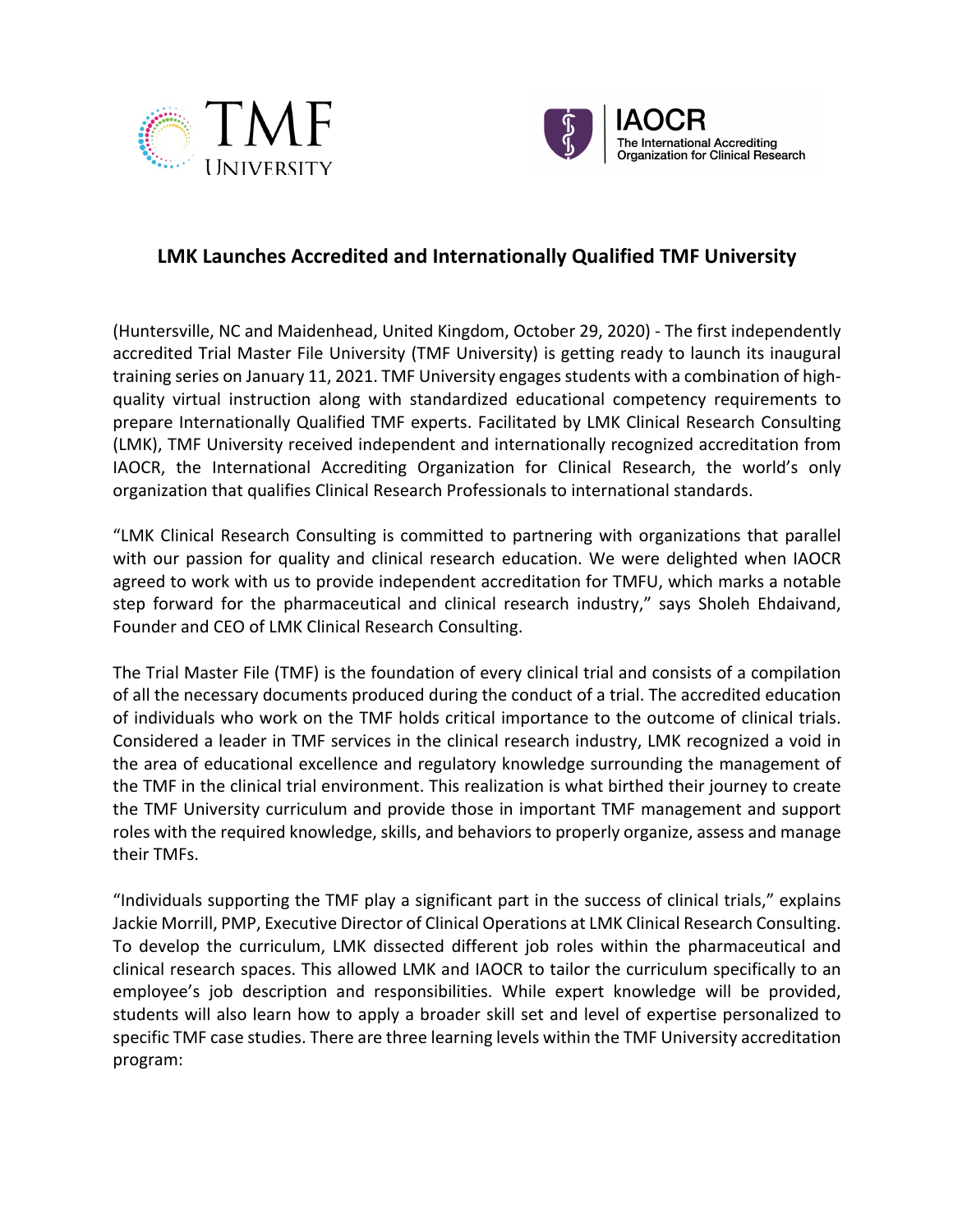**Discovery level** courses cover the fundamental topics concerning the TMF: **Introduction to TMF, Document Quality Control, and TMF Indexing**. These courses will ensure that Clinical Trial Assistants, Document Associates and those new to the TMF environment are well-trained to make confident TMF decisions within their roles.

**Immersion level** courses will cover essential topics that are critically important to TMF quality: **TMF Quality Control, Audits & Inspections, and TMF Technology**. These courses will help guarantee that individuals in more experienced roles such as Clinical Research Associate, Clinical Trial Coordinator and Functional Clinical Trial Team Member are wellequipped with a more comprehensive understanding of the TMF.

**Mastery level** courses will cover advanced topics of TMF Management, including **Current Regulations, TMF Process, and TMF Metrics.** These courses will give experienced TMF professionals in roles such as Clinical Project Manager, TMF Lead, TMF Project Manager or Head of Trial Master File a more in-depth understanding of complex TMF concepts and responsibilities, while also ensuring a broad understanding of how to apply their knowledge to unique TMF challenges and lifecycles.

Students have several certification/accreditation options and can choose the path that best suits their career goals:

Option 1: Accreditation by learning level (Discovery, Immersion, Mastery) by completing all course modules and corresponding competency assessments.

Option 2: Accredited Qualified TMF Professional status: **Qualified TMF Associate** = Discovery + Immersion accreditation **Qualified TMF Manager** = Discovery + Immersion + Mastery accreditation

Option 3: Non-Accredited certificate of completion for each class within a learning level

If you are interested in joining the first TMFU cohort, or want further information, please visit TMF-University.com or call: 980-206-3216

To learn more about LMK Clinical Research Consulting please visit: https://lmkclinicalresearch.com/ or call: 980-206-3216

To learn more about IAOCR please visit www.IAOCR.com or call: International: +44 1628 784906 US Toll Free: +1 855 209-2335 UK: 01628 784906 For further press information please contact Jen Husdan on pr@iaocr.co.uk